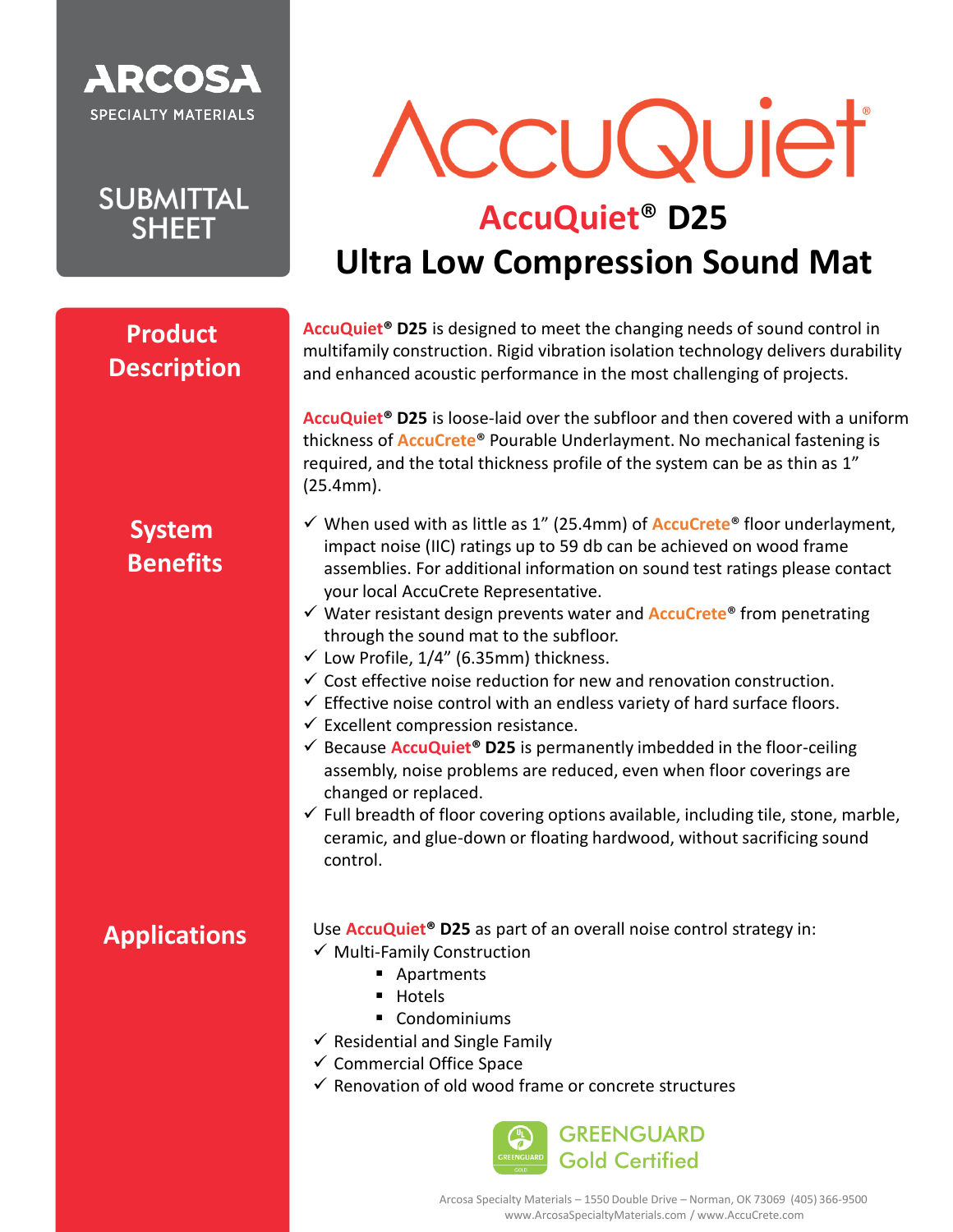

**SUBMITTAL SHEET** 

AccuQuiet

# **AccuQuiet**® **D25**

# **Ultra Low Compression Sound Mat**

|                                      | Weight                              | 0.18 lbs/ft2(879g/m2)                                                                                                                                                                                                                                                                                                                                                                                                                                                                                                                                                                                                                                                                                                                                                                                                                                                                                                                                                                                                                                                                                                                                                                                                                                                                                                                                            |
|--------------------------------------|-------------------------------------|------------------------------------------------------------------------------------------------------------------------------------------------------------------------------------------------------------------------------------------------------------------------------------------------------------------------------------------------------------------------------------------------------------------------------------------------------------------------------------------------------------------------------------------------------------------------------------------------------------------------------------------------------------------------------------------------------------------------------------------------------------------------------------------------------------------------------------------------------------------------------------------------------------------------------------------------------------------------------------------------------------------------------------------------------------------------------------------------------------------------------------------------------------------------------------------------------------------------------------------------------------------------------------------------------------------------------------------------------------------|
| <b>Physical</b><br><b>Properties</b> | Thickness                           | $1/4$ " (6.35mm) +/- 10%                                                                                                                                                                                                                                                                                                                                                                                                                                                                                                                                                                                                                                                                                                                                                                                                                                                                                                                                                                                                                                                                                                                                                                                                                                                                                                                                         |
|                                      | Acoustic<br>Performance             | On wood frame construction AccuQuiet® D25can achieve IIC<br>ratings up to 59 db and STC ratings up to 58 db. For additional<br>information on sound test ratings please contact your local<br>AccuCrete® Representative.                                                                                                                                                                                                                                                                                                                                                                                                                                                                                                                                                                                                                                                                                                                                                                                                                                                                                                                                                                                                                                                                                                                                         |
| <b>Limitations</b>                   | control.<br>installed.<br>required. | $\checkmark$ AccuQuiet <sup>®</sup> D25 is only part of an effective overall noise reduction strategy.<br>While using <b>AccuQuiet<sup>®</sup> D25</b> will improve the overall acoustic performance<br>of assemblies, the exact amount or minimum performance cannot be<br>guaranteed. Arcosa Specialty Materials recommends consulting with an<br>acoustical professional for advice on improving the acoustical performance<br>of buildings that use <b>AccuQuiet<sup>®</sup> D25</b> and other measures for sound<br>$\checkmark$ AccuQuiet <sup>®</sup> D25 is not a vapor barrier and will not prevent migration of<br>moisture vapor upward or downward through the product. Where<br>moisture conditions exist, appropriate moisture vapor remediation must be<br>$\checkmark$ To minimize risk of damage to the poured <b>AccuCrete<sup>®</sup></b> underlayment,<br>installation of <b>AccuQuiet<sup>®</sup> D25</b> and AccuCrete after drywall is<br>recommended. Consult a technical representative for advice if installation<br>is required before drywall is installed.<br>√ Minimum <b>AccuCrete®</b> Thickness Compressive Strength Recommendations:<br>$\checkmark$ Residential/Multifamily Construction: 3/4" (19.05mm) using a<br>2,000 p.s.i. mix design.<br>$\checkmark$ Light Commercial: 1" (25.4mm) using a 3,000 p.s.i. mix design is |